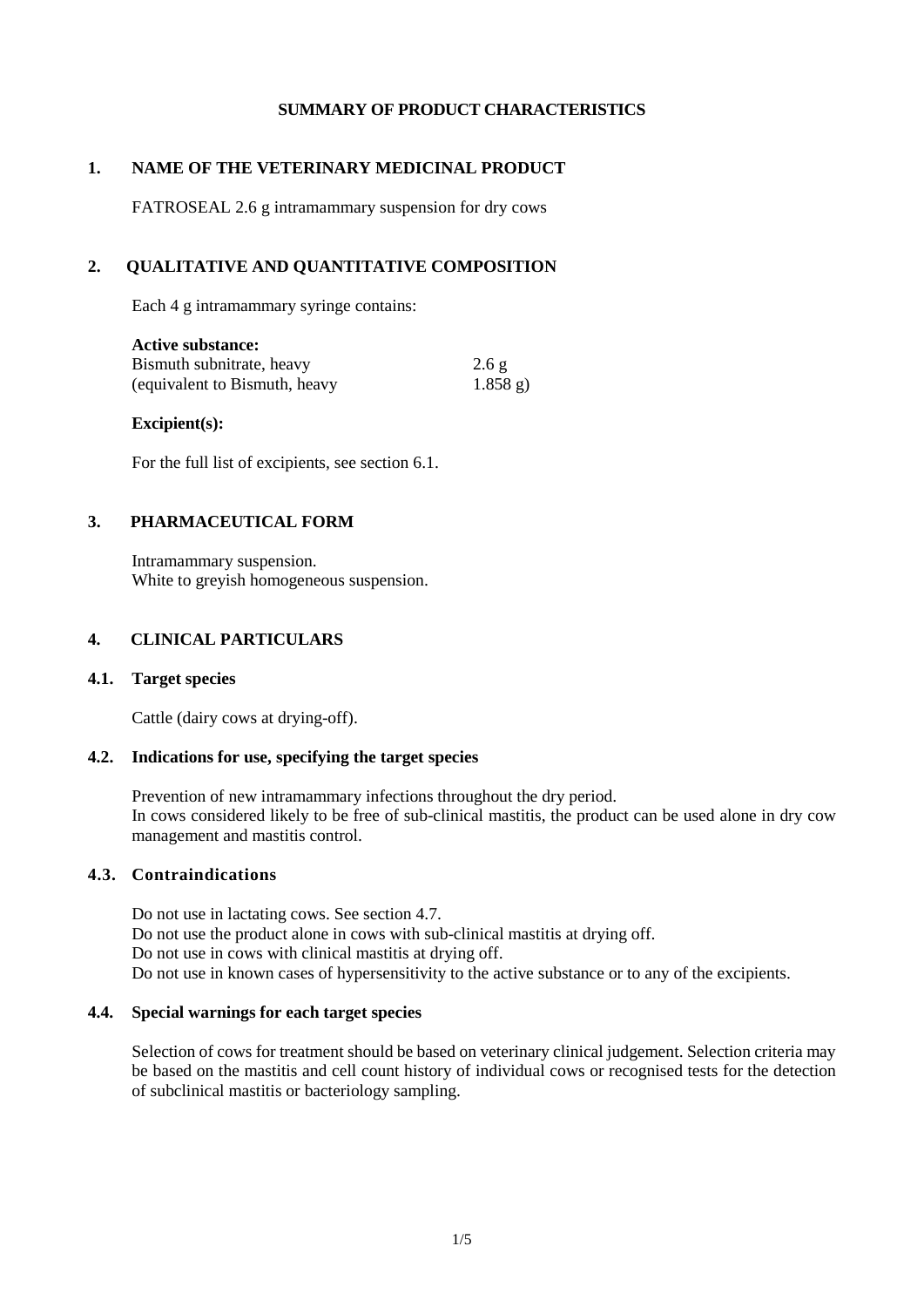## **4.5. Special precautions for use**

### Special precautions for use in animals

It is good practice to observe dry cows regularly for signs of clinical mastitis. If a sealed quarter develops clinical mastitis, the affected quarter should be stripped out manually before appropriate therapy is instituted.

To reduce the risk of contamination, do not immerse the syringe in water. Use the syringe only once.

Since the product does not have antimicrobial activity, in order to minimize the risk of acute mastitis due to poor infusion technique and lack of hygiene (see section 4.6), it is crucial to follow the aseptic technique of administration described in section 4.9.

Do not administer any other intramammary product following administration of the product. In cows that may have sub-clinical mastitis, the product may be used following administration of a suitable dry cow antibiotic treatment to the infected quarter.

Special precautions to be taken by the person administering the veterinary medicinal product to animals Bismuth salts have been associated with hypersensitivity reactions.

People with known hypersensitivity (allergy) to bismuth salts should avoid contact with the veterinary medicinal product.

This product may cause skin and eye irritation. Avoid contact with skin or eyes.

Should skin or eye contact occur, wash the affected area thoroughly with water. If irritation persists, seek medical advice and show this label to the physician.

If provided, the cleaning wipes may cause skin and eye irritation in some people due to the presence of isopropyl alcohol and chlorhexidine digluconate. Avoid contact with skin or eyes.

Wash hands after use.

## **4.6. Adverse reactions (frequency and seriousness)**

Acute mastitis has been reported very rarely after use of this product, primarily due to poor infusion technique and lack of hygiene. Please refer to sections 4.5 and 4.9 regarding the importance of aseptic technique.

The frequency of adverse reactions is defined using the following convention:

- very common (more than 1 in 10 animals treated displaying adverse reaction(s))
- common (more than 1 but less than 10 animals in 100 animals treated)
- uncommon (more than 1 but less than 10 animals in 1,000 animals treated)
- rare (more than 1 but less than 10 animals in 10,000 animals treated)
- very rare (less than 1 animal in 10,000 animals treated, including isolated reports).

### **4.7. Use during pregnancy, lactation or lay**

#### Pregnancy:

The product is not absorbed following intramammary infusion, it can be used in pregnant animals. At calving, the seal may be ingested by the calf. Ingestion of the product by the calf is safe and produces no adverse effects.

#### Lactation:

The product is contra-indicated for use during lactation. If accidentally used in a lactating cow, a small (up to 2-fold) transient rise in somatic cell count may be observed. In such an event, strip out the seal manually, no additional precautions are necessary.

### **4.8. Interaction with other medicinal products and other forms of interaction**

In clinical trials, the compatibility of a comparable teat seal formulation containing bismuth subnitrate has only been shown with a cloxacillin-containing dry cow preparation. See also section 4.5. "Special precautions for use in animals".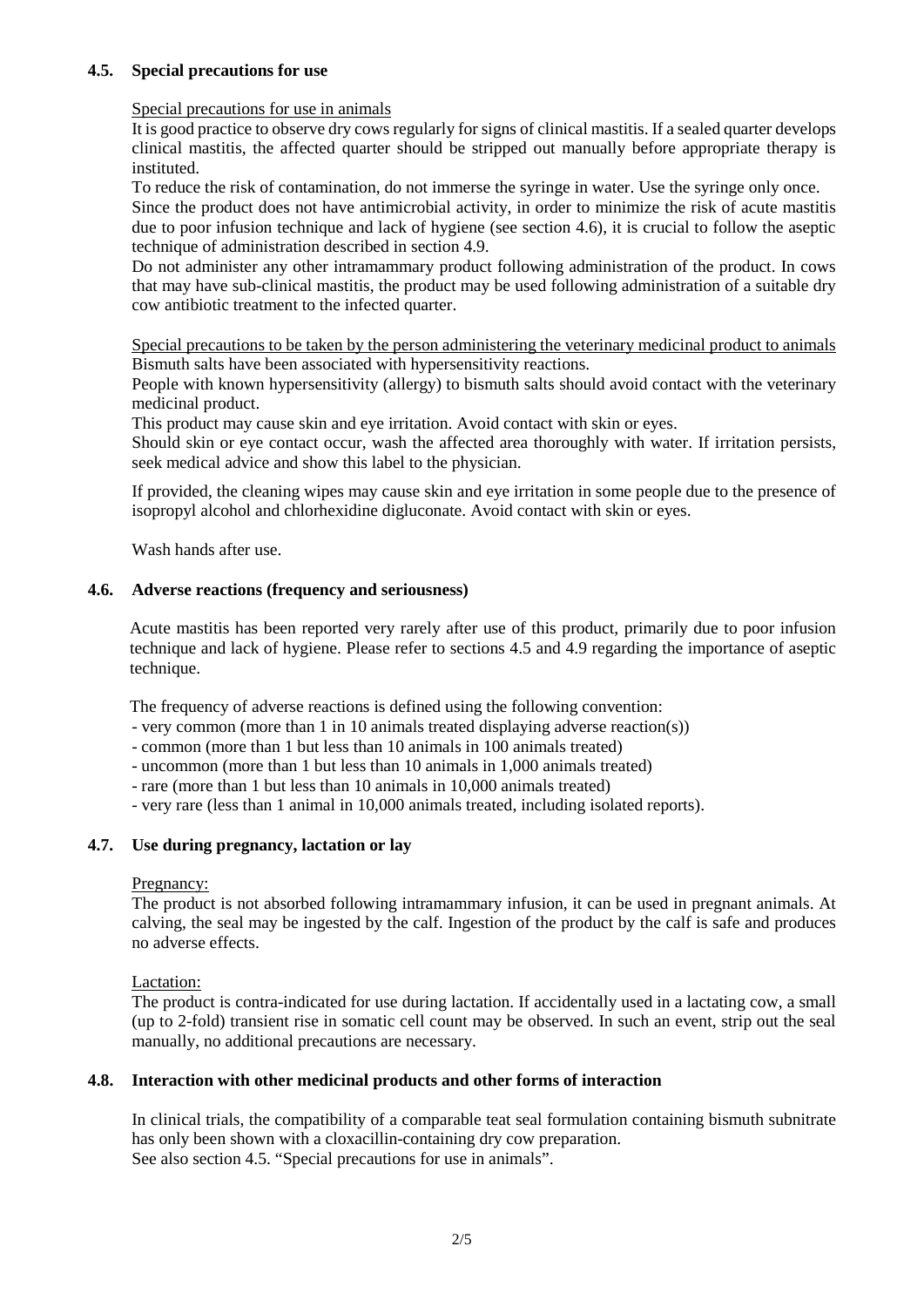## **4.9. Amounts to be administered and administration route**

For intramammary use only.

The product has a dual tip nozzle. The cap of the syringe can be partially or fully removed. It is recommended to pinch the teat at the base as it aids in positioning the paste in the teat cistern, sealing the teat canal from the top.

Short tip option: The short tip option allows for a partial insertion technique so that the syringe only needs to be inserted in the teat end.

Long tip option: The long tip option may be used for treatment convenience for example to prevent the tip from flipping out due to a moving or nervous cow.

Step 1: Removal of the breakable cap





Step 2: Short or long tip insertion



Infuse the contents of one intramammary syringe of the product into each udder quarter immediately after the last milking of the lactation at drying off. Do not massage the teat or udder after infusion of the product because it is important that the sealant stays in the teat itself and does not enter the udder.

Care must be taken not to introduce pathogens into the teat in order to reduce the risk of post-infusion mastitis.

It is essential that the teat is thoroughly cleaned and disinfected, with surgical spirit or alcoholimpregnated wipes. The teats should be wiped until the wipes are no longer visibly dirty. Teats should be allowed to dry prior to infusion. Infuse aseptically and take care to avoid contamination of the syringe nozzle. Following infusion it is advisable to use an appropriate teat dip or spray.

Under cold conditions the product may be warmed to room temperature in a warm environment, to aid syringeability.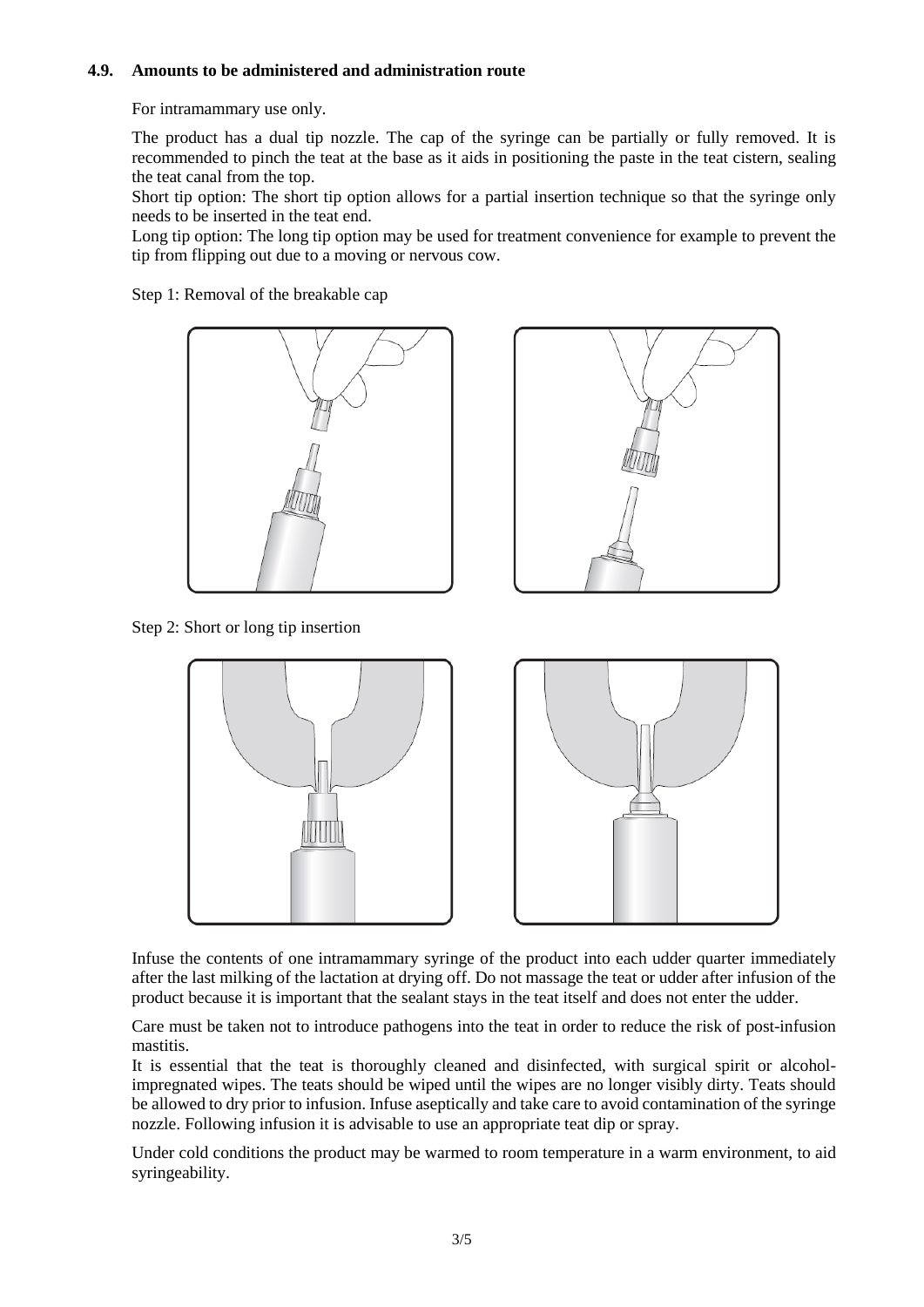#### **4.10. Overdose (symptoms, emergency procedures, antidotes), if necessary**

Twice the recommended dose has been administered to cows with no clinical adverse effects.

#### **4.11. Withdrawal period(s)**

Meat and offal: Zero days. Milk: Zero hours.

### **5. PHARMACOLOGICAL PROPERTIES**

Pharmacotherapeutic group: Various products for teats and udder. ATCvet code: QG52X

#### **5.1. Pharmacodynamic properties**

Infusion of the product into each udder quarter produces a physical barrier against the entry of bacteria there by reducing the incidence of new intramammary infections during the dry period.

#### **5.2. Pharmacokinetic particulars**

Bismuth subnitrate is not absorbed from the mammary gland, but resides as a seal in the teat until physically removed (shown in cows with a dry period up to 100 days).

## **6. PHARMACEUTICAL PARTICULARS**

## **6.1. List of excipients**

Aluminium stearate Silica, colloidal anhydrous Paraffin, liquid

#### **6.2. Major incompatibilities**

Not applicable.

### **6.3. Shelf life**

Shelf life of the veterinary medicinal product as packaged for sale: 3 years.

## **6.4. Special precautions for storage**

This veterinary medicinal product does not require any special storage conditions.

## **6.5. Nature and composition of immediate packaging**

A single dose LDPE intramammary syringe closed with a LDPE cap containing 4 g of suspension.

Package sizes: Cardboard box with 24 syringes Cardboard box with 60 syringes Cardboard box with 120 syringes Cardboard box with  $24$  syringes  $+ 24$  cleaning wipes Cardboard box with  $60$  syringes  $+ 60$  cleaning wipes Cardboard box with  $120$  syringes  $+ 120$  cleaning wipes

Not all pack sizes may be marketed.